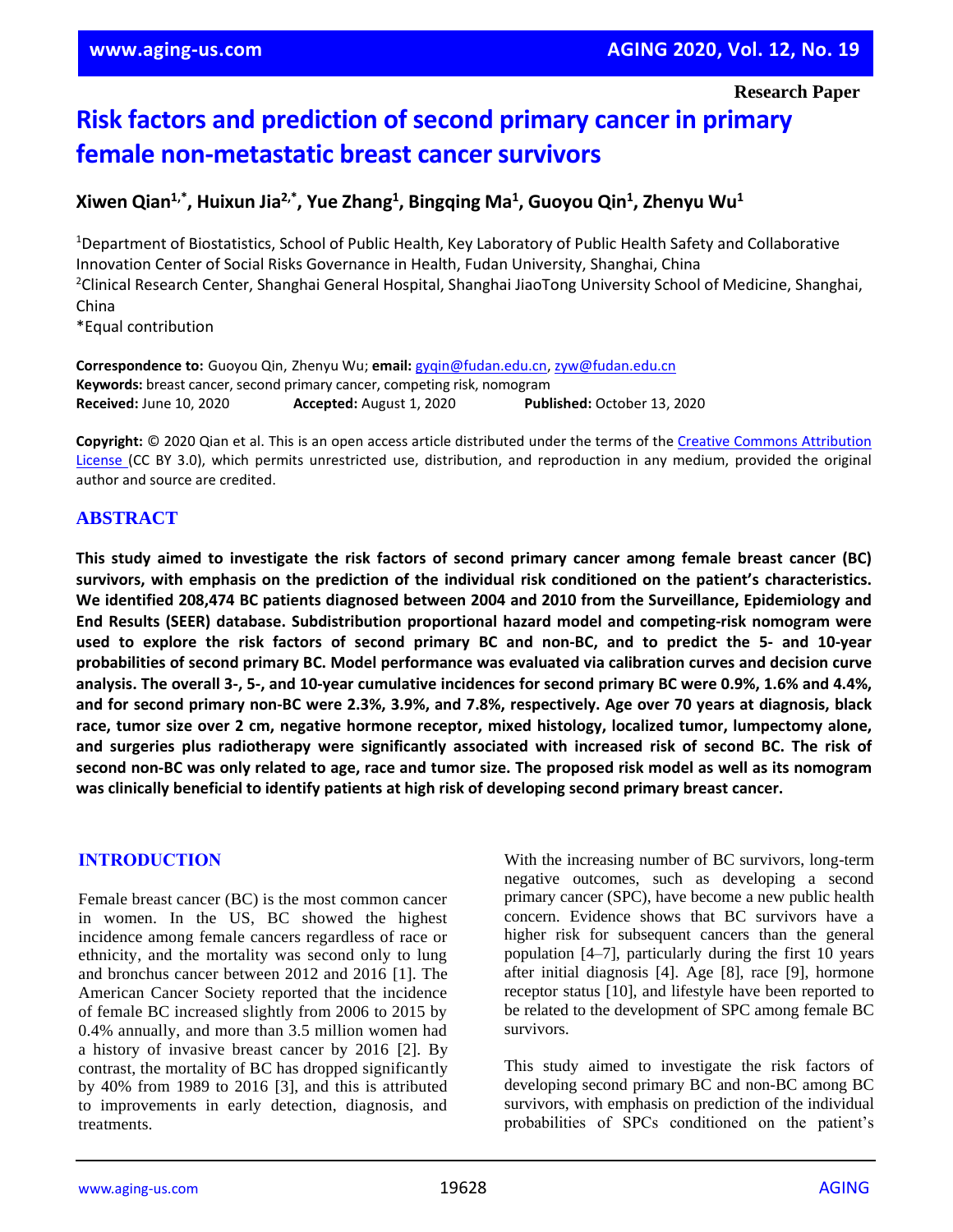characteristics. In most previous studies, the risk of SPCs in BC survivors was either calculated with standard incidence ratios (SIRs) [6, 11–13], or with hazard ratio in traditional survival analysis [10, 13, 14]. The former is a typical univariate analysis, and focused on the overall risk to the general population, while the latter neglects the impact of death, which precludes the occurrence of SPCs in BC survivors, leading to an upward bias. In our study, the multivariate competingrisk model was used, in which death was considered as a competing event. Furthermore, the competing-risk model-based nomogram was provided as the tool for predicting SPC risks in female BC survivors for clinical convenience.

## **RESULTS**

The characteristics of the study population are listed in Table 1. Of the 208,474 FBC patients identified, 6,242 (3.0%) developed second primary BC, and 12,350 (5.9%) developed second primary non-BC. There were almost 80 sites developing SPCs in addition to breast. The top-10 most commonly diagnosed tumor sites of second non-BC were lung and bronchus, corpus uteri, melanoma of the skin, thyroid, pancreas, ovary, kidney, urinary bladder, NHL-Nodal and cecum (Supplementary Figure 1). The median and maximum follow-up time were 7.4 and 12 years, respectively.

CIFs of second primary BC and second primary non-BC are shown in Figures 1 and 2. Regarding death as a competing event, the 3-, 5- and 10-year cumulative incidences of second BC were 0.9%, 1.6% and 4.4%, respectively; the 3-, 5- and 10-year CIFs of second non-BC were 2.3%, 3.9%, and 7.8%, respectively. Female BC patients diagnosed at older age had higher incidence rate of developing SPCs ( $P < 0.001$  for both types of SPCs). Race, nodal status, tumor grade, tumor stage, and treatment were also significantly associated with cumulative incidences of both second primary BC and non-BC.

Results for the selected variables in Fine-Gray models are listed in Table 2. Compared with young patients (age < 50), patients aged over 70 years had 47% (sHR=1.47, 95%CI: 1.36 - 1.58) excessive risk of second BC, while the risk of developing second non-BC in patients aged between 50-59, 60-69 and over 70 years were 1.57 times (sHR = 1.59, 95%CI: 1.48 - 1.67), 2.56 times (sHR =  $2.59$ ,  $95\%$ CI:  $2.42 - 2.72$ ) and  $4.65$  times  $(sHR = 4.70, 95\%CI: 4.39 - 4.93)$  higher, respectively. Black women had the highest risk (sHR=1.47, 95%CI: 1.36 - 1.58) for second BC compared with white women and Asian/Pacific Islander, and Asian or Pacific Islanders were less likely to develop second non-BC (sHR=0.84, 95%CI: 0.78 - 0.91). Tumor size over 2 cm

 $(sHR = 1.06, 95\%CI = 1.01 - 1.12)$ , negative HR (sHR=1.40, 95%CI: 1.32 - 1.49), mixed histology (sHR  $= 1.16, 95\% \text{CI} = 1.07 - 1.26$ , lumpectomy alone (sHR=1.67, 95%CI: 1.55 - 1.81), and surgeries combined with radiotherapy were significantly associated with increased risk of second BC. Tumor size over 2 cm (sHR = 1.09,  $95\%CI = 1.06 - 1.14$ ) was also related to the risk of second non-BC.

Competing-risk nomograms for based on the Fine-Gray model were constructed to predict the 5- and 10-year probabilities of second primary BC (Figure 3). Each selected variable is listed separately in the figure, with a corresponding point assigned to a given magnitude of the variable according to the point scale at the top of image. Then for every patient, the total points by summing up points of all variables were matched to the total points scale, which correspond to the 5- and 10-year predictive probabilities at the bottom of image. For example, a 65 year-old black woman was diagnosed with small (< 2 cm), HR-negative, lobular, and localized breast tumor and treated with lumpectomy alone, then she would have 3.8% and 10.4% probabilities of developing a second primary BC after initial diagnosis at 5 years and 10 years, respectively. Calibration curves for 5- and 10-year probabilities of second primary BC indicated good calibration with high correlation between predicted probabilities and observed probability of second BC (Figure 4). The c-index was 0.61 with a moderate discrimination power. DCA was applied to evaluate clinical usefulness of the prediction nomogram. Figure 5 compares the net benefit of the predictive model to those in two hypothetic scenarios: screening all BC survivors and screening none. Within a wide range, the clinical net benefit of the risk model used in 5- and 10-year second BC predictions was larger than that under the assumption of not using the model or screening all patients (Figure 5A and 5B).

#### **DISCUSSION**

To our knowledge, the current study is the largest one to predict the risk of second primary BC and compare the risk factors for second BC and non-BC in female BC survivors. According to our population-based findings, the overall 3-, 5-, and 10-year cumulative incidences for second primary BC were 0.9%, 1.6% and 4.4% respectively, and for second primary non-BC were 2.3%, 3.9%, and 7.8%, respectively. Competing-risk events occur frequently in oncology studies. For example, 5.1% of patients died before developing an SPC in this study. Given that censoring these patients will lead to an overestimated probability of SPCs, the subdistribution competing-risk model was used. For clinical convenience, a competing-risk nomogram was proposed, and the clinical 5- or 10-year risk of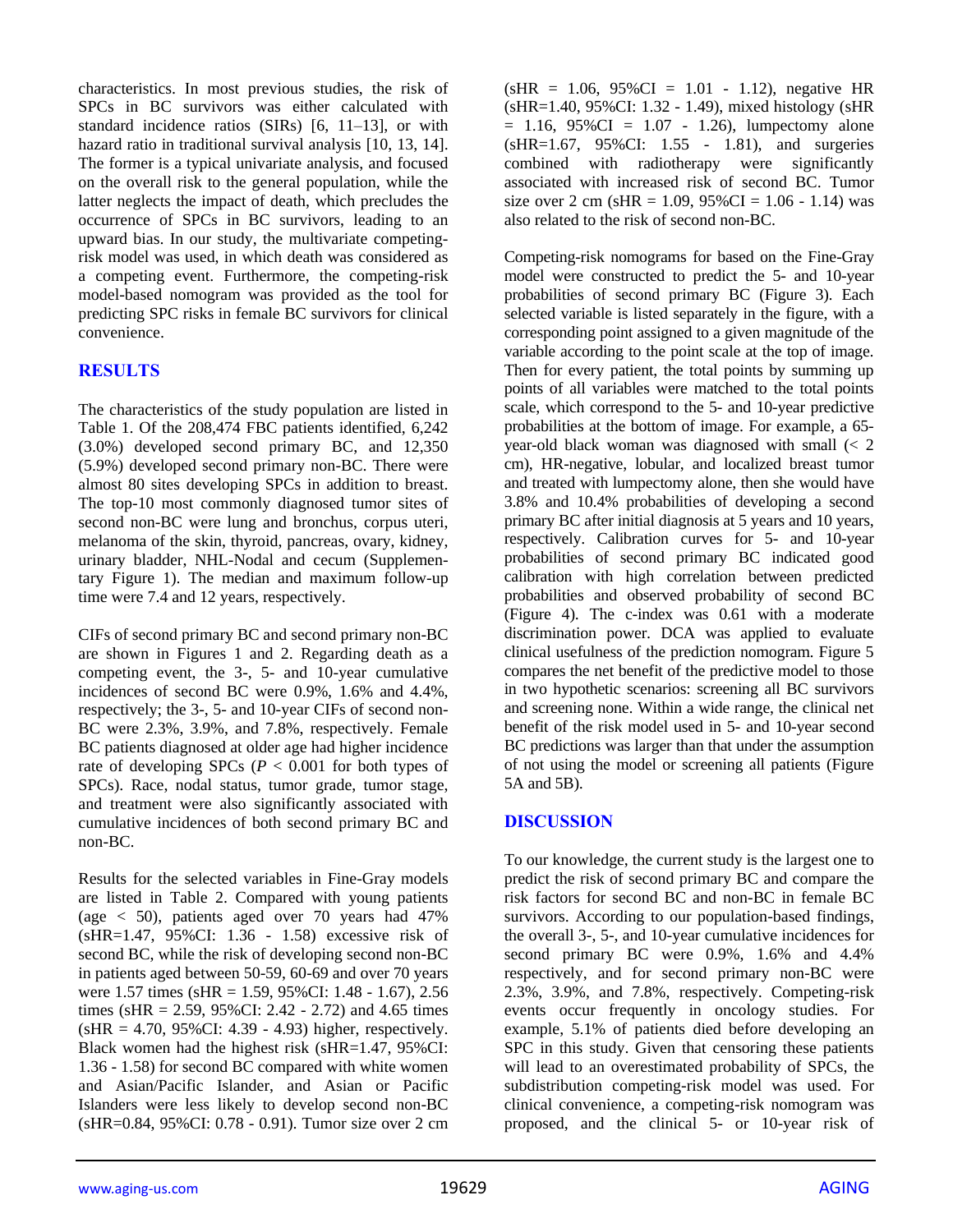|                             |                 | Stratified events, No. (%) |                      |              |                  |
|-----------------------------|-----------------|----------------------------|----------------------|--------------|------------------|
| <b>Variable</b>             | <b>Censored</b> | <b>Second BC</b>           | <b>Second non-BC</b> | <b>Death</b> | $\boldsymbol{P}$ |
| Total                       | 179185 (86.0)   | 6242(3.0)                  | 12350 (5.9)          | 10697(5.1)   |                  |
| Age at diagnosis            |                 |                            |                      |              | < 0.001          |
| $<$ 50                      | 54470 (30.4)    | 1678 (26.9)                | 1617(13.1)           | 792 (7.4)    |                  |
| $50-$                       | 53303 (29.7)    | 1612 (25.8)                | 2543 (20.6)          | 1444 (13.5)  |                  |
| $60-$                       | 45497 (25.4)    | 1532 (24.5)                | 3696 (29.9)          | 2940 (27.5)  |                  |
| $70-$                       | 25915 (14.5)    | 1420 (22.7)                | 4494 (36.4)          | 5521 (51.6)  |                  |
| Race                        |                 |                            |                      |              | ${}< 0.001$      |
| White                       | 145755 (81.3)   | 4884 (78.2)                | 10433 (84.5)         | 8773 (82.0)  |                  |
| <b>Black</b>                | 17980 (10.0)    | 865 (13.9)                 | 1142(9.2)            | 1399(13.1)   |                  |
| Asian/Pacific Islander      | 15450(8.6)      | 493 (7.9)                  | 775(6.3)             | 525 (4.9)    |                  |
| Laterality                  |                 |                            |                      |              | 0.275            |
| Left                        | 90873 (50.7)    | 3096 (49.6)                | 6271 (50.8)          | 5458 (51.0)  |                  |
| Right                       | 88312 (49.3)    | 3146 (50.4)                | 6079 (49.2)          | 5239 (49.0)  |                  |
| Tumor size (cm)             |                 |                            |                      |              | < 0.001          |
| $\lt 2$                     | 104210 (58.2)   | 3711 (59.5)                | 7474 (60.5)          | 5807 (54.3)  |                  |
| $2\sim$                     | 74975 (41.8)    | 2531 (40.5)                | 4876 (39.5)          | 4890 (45.7)  |                  |
| <b>Nodal status</b>         |                 |                            |                      |              | < 0.001          |
| Negative                    | 119287 (66.6)   | 4409 (70.6)                | 8719 (70.6)          | 7081 (66.2)  |                  |
| Positive                    | 59898 (33.4)    | 1833 (29.4)                | 3631 (29.4)          | 3616 (33.8)  |                  |
| <b>HR</b> status            |                 |                            |                      |              |                  |
| Negative                    | 35576 (19.9)    | 1524 (24.4)                | 2239(18.1)           | 1992 (18.6)  |                  |
| Positive                    | 143609 (80.1)   | 4718 (75.6)                | 10111 (81.9)         | 8705 (81.4)  |                  |
| <b>Histology</b>            |                 |                            |                      |              | < 0.001          |
| Ductal                      | 138225 (77.1)   | 4699 (75.3)                | 9284 (75.2)          | 8017 (74.9)  |                  |
| Lobular                     | 12097(6.8)      | 410(6.6)                   | 877(7.1)             | 802(7.5)     |                  |
| Mixed                       | 18884 (10.5)    | 736 (11.8)                 | 1403(11.4)           | 1131 (10.6)  |                  |
| Other                       | 9979 (5.6)      | 397 $(6.4)$                | 786 (6.4)            | 747(7.0)     |                  |
| Grade                       |                 |                            |                      |              | < 0.001          |
| $\mathbf I$                 | 38483 (21.5)    | 1352 (21.7)                | 2969 (24.0)          | 2410 (22.5)  |                  |
| $\rm II$                    | 74945 (41.8)    | 2562 (41.0)                | 5311 (43.0)          | 4723 (44.2)  |                  |
| $\rm III$                   | 64083 (35.8)    | 2271 (36.4)                | 3970 (32.1)          | 3464 (32.4)  |                  |
| IV                          | 1674(0.9)       | 57 $(0.9)$                 | 100(0.8)             | 100(0.9)     |                  |
| <b>Tumor</b> stage          |                 |                            |                      |              | < 0.001          |
| Localized                   | 116250 (64.9)   | 4307 (69.0)                | 8506 (68.9)          | 6840 (63.9)  |                  |
| Regional                    | 62935 (35.1)    | 1935 (31.0)                | 3844 (31.1)          | 3857 (36.1)  |                  |
| <b>Treatment</b>            |                 |                            |                      |              | < 0.001          |
| Mastectomy alone            | 53094 (29.6)    | 1431 (22.9)                | 3584 (29.0)          | 4024 (37.6)  |                  |
| Mastectomy +Radiotherapy    | 18898 (10.5)    | 565 $(9.1)$                | 1082(8.8)            | 918(8.6)     |                  |
| Lumpectomy alone            | 22661 (12.6)    | 1056 (16.9)                | 1734 (14.0)          | 1666(15.6)   |                  |
| Lumpectomy<br>+Radiotherapy | 84532 (47.2)    | 3190 (51.1)                | 5950 (48.2)          | 4089 (38.2)  |                  |

**Table 1. Baseline characteristics of study population (***N***=208,474).** 

Abbreviation: BC, breast cancer; HR, hormone receptor.

developing second BC could be estimated. Identifying subpopulations and individuals with distinct risk of SPCs using the proposed risk model can greatly benefit patients through decision making, because a patient with high risk of SPCs might be asked to consider more subsequent screening, changing adverse living habits or choosing optimal treatment for the current BC to avoid increasing risk from the side

effect. Ideally, for those with high risk of developing SPCs, active and regular surveillance could benefit them from early prevention, early detection and early treatment, to improve their quality of life. High-risk BC patients would be identified according to our proposed nomogram, and only for those with high-risk patients, active strategy could be considered. In practice, the implementation of follow-up surveillance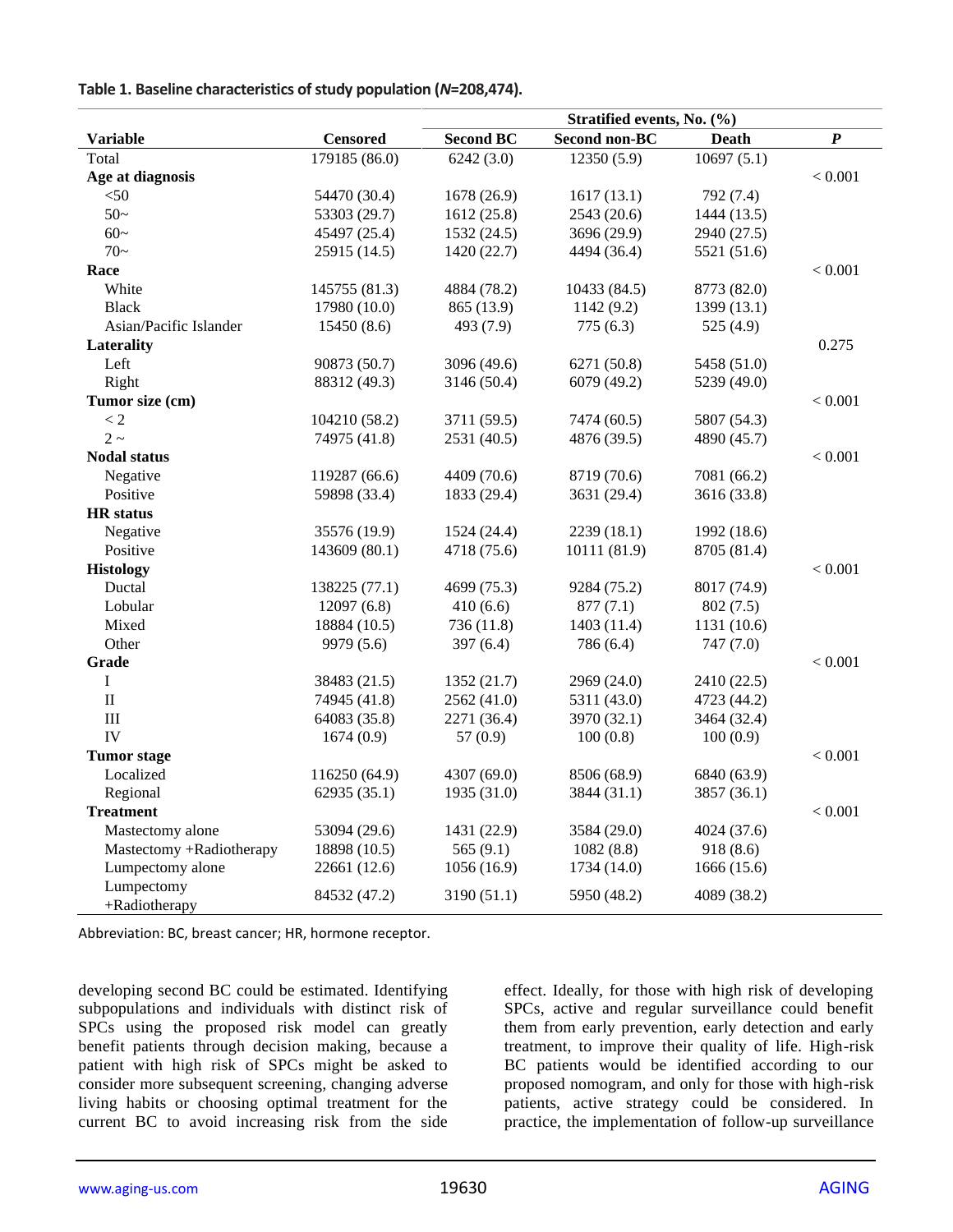strategy not only depends on the risk of subsequent SPC, but also on other factors, such as patient's financial arrangement, medical insurance and access to healthcare.

Results from the multivariate competing-risk models indicated that age of initial diagnosis and race were significantly related to the risks of both second primary BC and non-BC. Risk differences of age at diagnosis



**Figure 1.** Overall cumulative incidence function (CIF) curve of second primary breast cancer (BC) (**A**) and CIF curves grouped by each covariate (**B**–**K**).



**Figure 2.** Overall cumulative incidence function (CIF) curve of second primary non-BC (**A**) and CIF curves grouped by each covariate (**B**–**K**).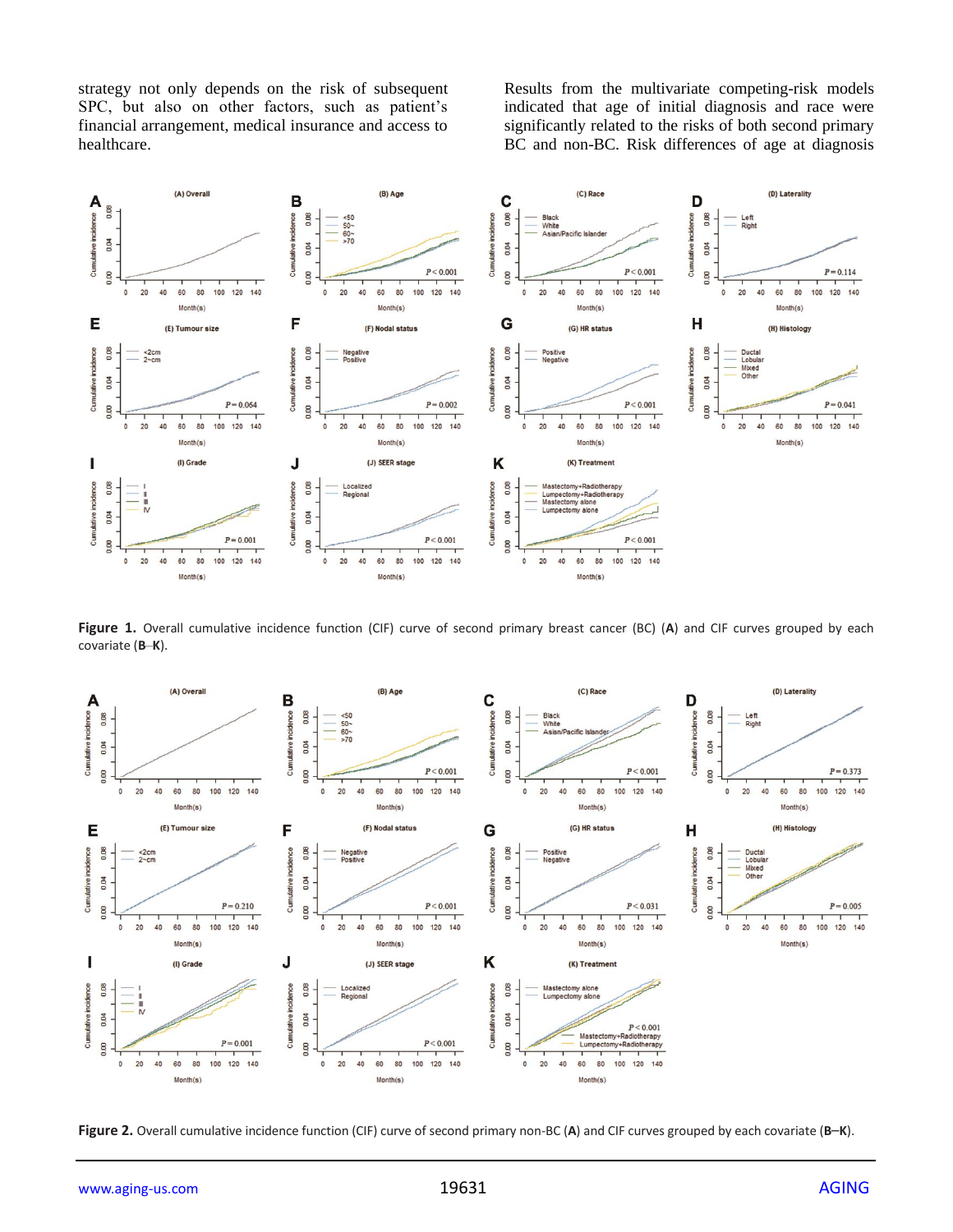|                              | sHR  | 95% CI        | $\boldsymbol{P}$ |
|------------------------------|------|---------------|------------------|
| <b>Second primary BC</b>     |      |               |                  |
| Age at diagnosis             |      |               |                  |
| < 50                         | Ref  |               |                  |
| $50 \sim$                    | 0.95 | $0.89 - 1.02$ | 0.143            |
| $60 \sim$                    | 1.04 | $0.97 - 1.12$ | 0.267            |
| $70-$                        | 1.47 | $1.36 - 1.58$ | < 0.001          |
| Race                         |      |               |                  |
| White                        | Ref  |               |                  |
| <b>Black</b>                 | 1.47 | $1.36 - 1.58$ | < 0.001          |
| Asian/Pacific Islander       | 1.06 | $0.98 - 1.17$ | 0.183            |
| <b>Tumor</b> size            |      |               |                  |
| $<$ 2 cm                     | Ref  |               |                  |
| 2~cm                         | 1.06 | $1.01 - 1.12$ | 0.030            |
| <b>HR</b> status             |      |               |                  |
| Positive                     | Ref  |               |                  |
| Negative                     | 1.40 | $1.32 - 1.49$ | < 0.001          |
| <b>Histology</b>             |      |               |                  |
| Ductal                       | Ref  |               |                  |
| Lobular                      | 1.09 | $0.98 - 1.21$ | 0.107            |
| Mixed                        | 1.16 | $1.07 - 1.26$ | < 0.001          |
| Other                        | 1.03 | $0.93 - 1.14$ | 0.590            |
| <b>Tumor</b> stage           |      |               |                  |
| Localized                    | Ref  |               |                  |
| Regional                     | 0.93 | $0.87 - 0.99$ | 0.048            |
| <b>Treatment</b>             |      |               |                  |
| Mastectomy alone             | Ref  |               |                  |
| Mastectomy + Radiotherapy    | 1.27 | $1.15 - 1.41$ | < 0.001          |
| Lumpectomy + Radiotherapy    | 1.37 | $1.28 - 1.46$ | < 0.001          |
| Lumpectomy alone             | 1.67 | $1.55 - 1.81$ | < 0.001          |
| <b>Second Primary non-BC</b> |      |               |                  |
| Age at diagnosis             |      |               |                  |
| $< 50$                       | Ref  |               |                  |
| $50-$                        | 1.57 | $1.48 - 1.67$ | < 0.001          |
| $60 \sim$                    | 2.56 | $2.42 - 2.72$ | < 0.001          |
| $70-$                        | 4.65 | $4.39 - 4.93$ | $< 0.001$        |
| Race                         |      |               |                  |
| White                        | Ref  |               |                  |
| <b>Black</b>                 | 1.01 | $0.95 - 1.08$ | 0.716            |
| Asian/Pacific Islander       | 0.84 | $0.78 - 0.91$ | < 0.001          |
| Tumor size (cm)              |      |               |                  |
| < 2                          | Ref  |               |                  |
| $2\sim$                      | 1.09 | $1.06 - 1.14$ | $< 0.001$        |

**Table 2. Factors associated with the risk of second primary breast cancer (BC) and non-BC among BC patients in final predictive models.**

Abbreviation: BC, breast cancer; sHR, hazard ratio from subdistribution model; HR, hormone receptor.

have been extensively examined but remains debatable. Some studies showed that young patients (< 50 years) had greater predisposition to SPCs than the old patients (≥ 50 years) [4, 6, 11, 12, 15]. However, these findings

concluded from comparisons between every age group of general population and of the study population without considering other factors simultaneously, thereby SIR cannot comprehensively measure the effect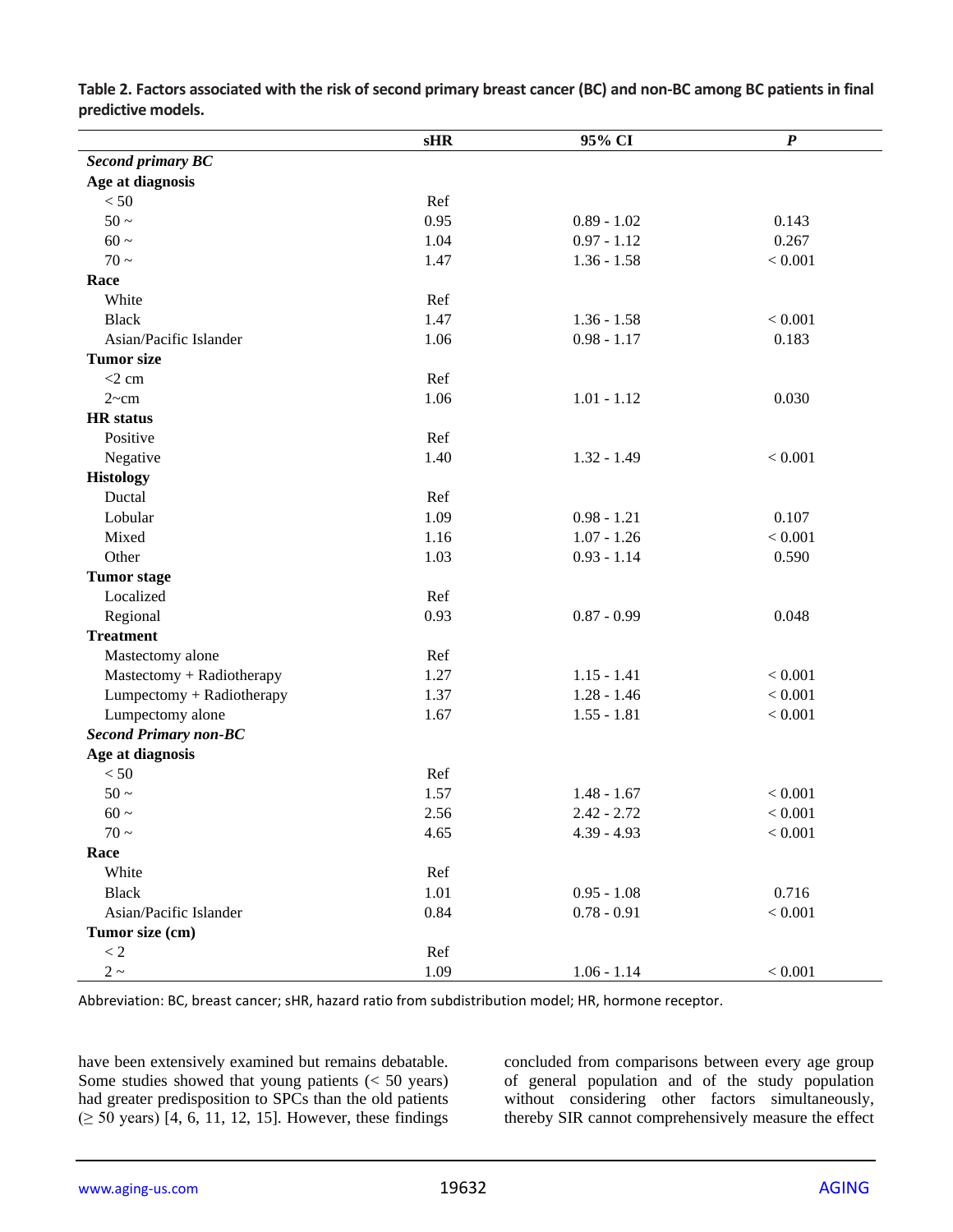of age. Instead, multivariate Cox proportional hazard regression or its extensions would be more appropriate to identify risk differences based on multiple factors. Our research found that an older age was associated with higher risk of second primary BC and non-BC in BC patients, which is consistent with other multivariate studies [8, 10, 13, 14]. It is well documented that advanced age is among the most important risk factors for many specific cancer types due to the functional decline in immune system, increased susceptibility to carcinogen, reduced DNA repair, and long-term effect of harmful lifestyle. In addition, that older patients tended to develop more SPCs may also affected by less systemic therapy due to their poor physical conditions.



**Figure 3. Competing-risk nomogram for predicting 5- and 10-year risks of second primary breast cancer (BC) in female BC survivors.**



**Figure 4.** Calibration curves for (**A**) 5- and (**B**) 10-year predictions from Fine-Gray model. X-axes indicate predicted 5- or 10-year probabilities; Y-axes indicate actual observations.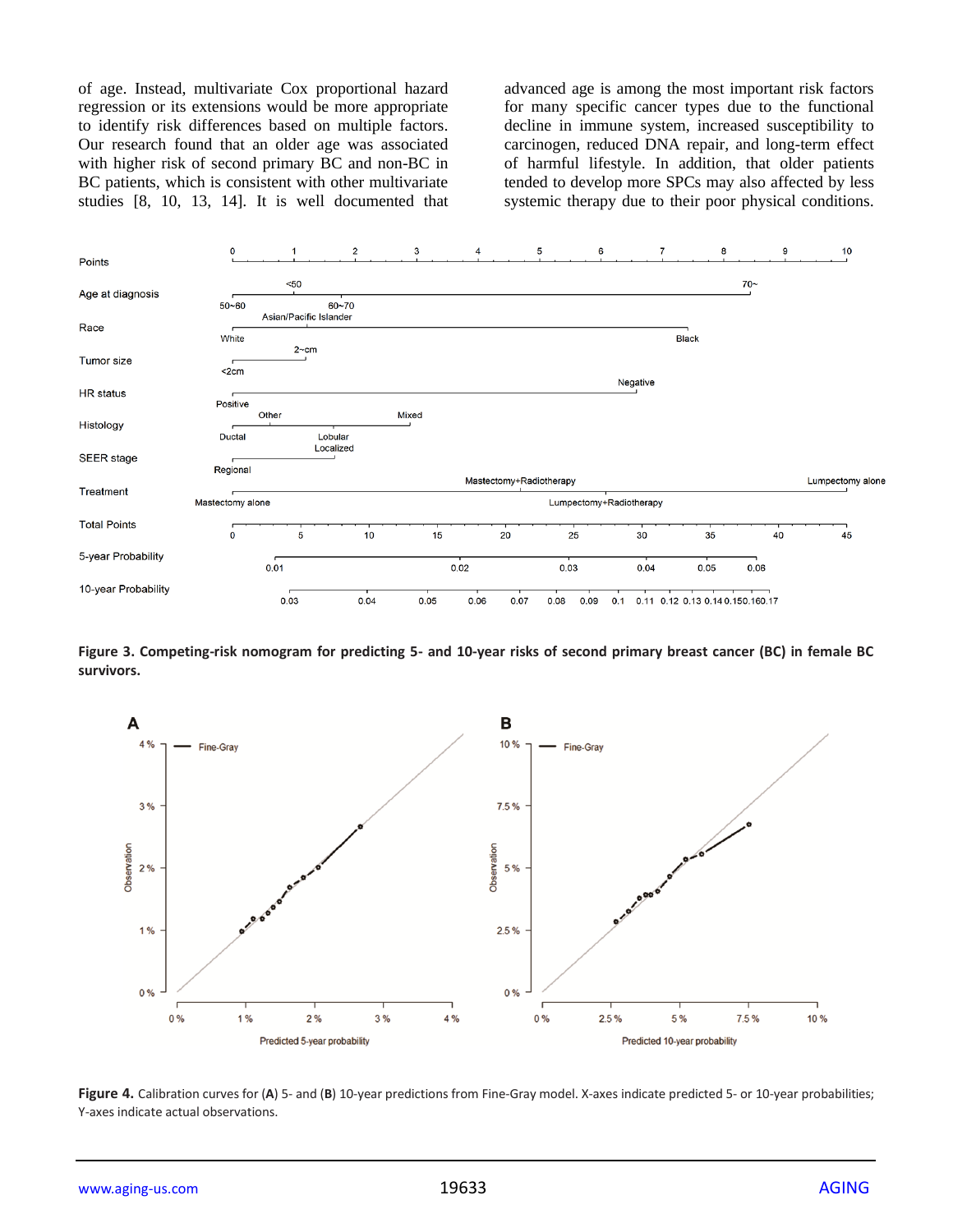Systemic therapy, including chemotherapy, hormonal therapy and immunotherapy, works throughout the entire body for treating or preventing metastasis, and it may also inhibit the development of new tumors before their diagnosis.

Race is also an important demographic predictor for SPC risk. The incidence and risk of second BC was higher among black women than white women and Asian/Pacific Islanders. Other studies also confirmed this racial disparity in the risk of second primary BC [9, 16, 17], which might be explained by the combination of genetic or biologic, clinical and socioeconomic factors. For example, some genetic differences in *BRCA1*, *BRCA2* and *p53* mutations between African Americans and Caucasians in the US have been shown to be associated with different pathological characteristics and tumor prognosis [18]. Moreover, a lower socioeconomic status in any race tends to cause worse tumor pathological characteristics, inappropriate treatments and less healthcare utilization before and after first primary BC [19].

We also observed increased second primary BC risk in BC subtypes classified by clinical tumor characteristics, such as tumor size, HR status, tumor histology and SEER stage. HR-negative BC patients had a higher risk of SPC, which is consistent with previous studies [10, 20, 21]. However, it remains unclear whether the correlation between HR status of the initial BC and risk of second BC reflects an underlying genetic predisposition or exposure to hormone or other risk factors. A review concluded that *BRCA1* mutation carriers were more likely to have triple-negative (ER-, PR- and HER2-negative) BC [22], and these women also had increased risk of developing SPC [23]. In addition, previous studies showed that the distribution of HR status in the female BC patients might be caused by racial or ethnic disparities [24, 25]. Specifically, triple-negative patients were more likely to be non-Hispanic black and Hispanic, while white women had the highest incidence of HR-positive BC subtype. As we discussed previously, black women suffered higher risk of second primary BC than white and Asian or Pacific Islanders; hence, the interaction between HR status and race may partly explain the higher risk of second BC. In summary, it is important to emphasize that in addition to the poor prognosis of HR-negative BC patients, they may also have an elevated risk of developing second primary BC, which would in turn lead to a poor survival. Other studies also examined the association between human epidermal growth factor receptor 2 (HER2) status and the risk of SPC which still remains further research. One previous study reported that those with HER2-overexpressing (ER-/HER2+) and triple-negative BC had elevated risks of developing second primary contralateral breast cancer [21]. A recent study found those with HER2- BC and without adjuvant trastuzumab therapy had higher risk of contralateral breast cancer [26]. While another study claimed that HER2 status did not seem to be a marker of risk for a SPC [27]. For second primary



**Figure 5. Decision curve analysis for the risk models for second primary breast cancer (BC).** The decision curves shows that within the threshold probabilities ((**A**) 1.0% - 3.0% for 5-year and (**B**) 2.8% - 7.5% for 10-year prediction of second primary BC, respectively), using the competing-risk model to predict the probability of developing second primary BC can produce more benefit than treating either all or no patient would have second BC.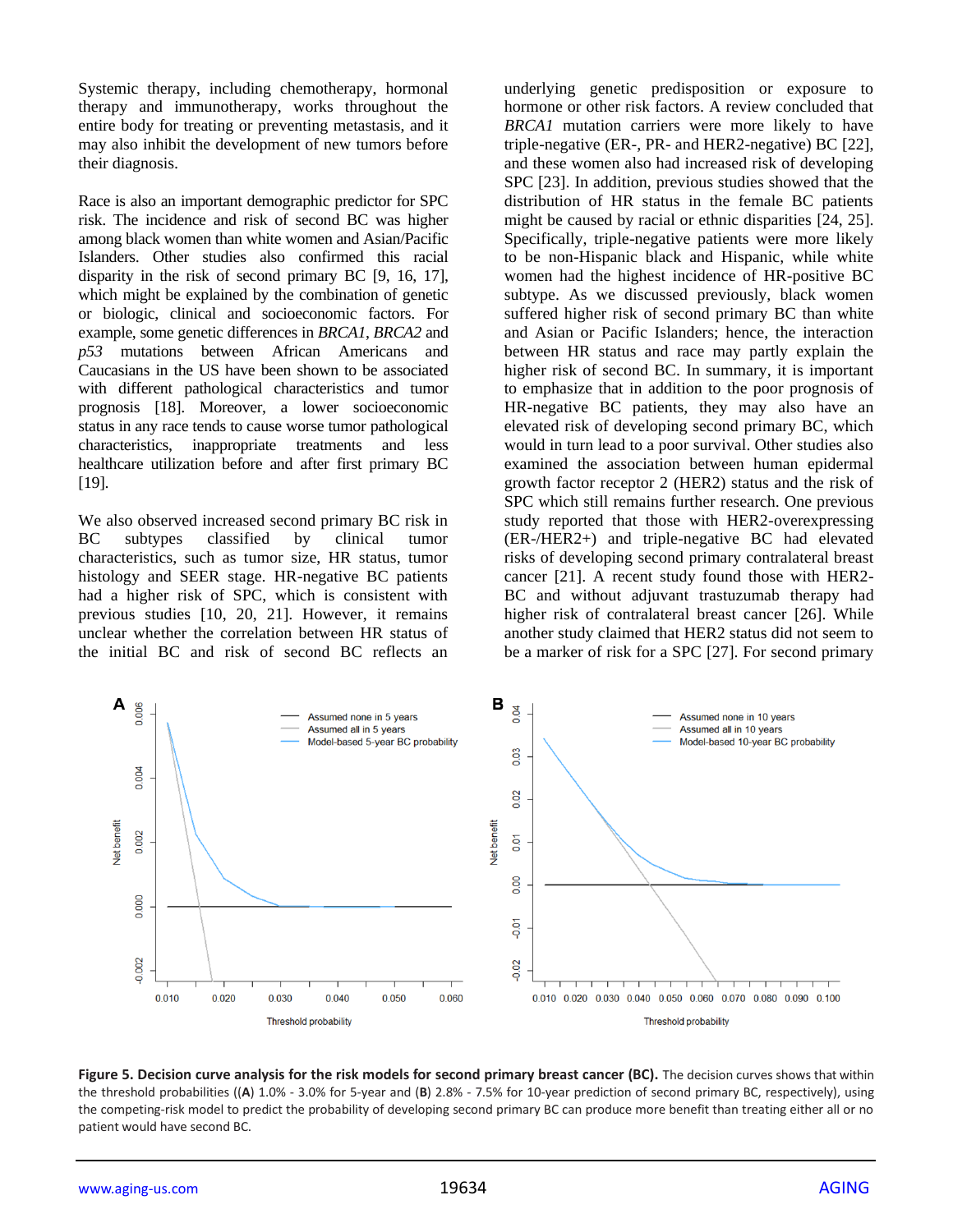non-BC, it was reported that positive HER2 status increased the risk of digestive system and thyroid tumors [28]. Other pathological features, such as large tumor size, reflected an advanced tumor stage. BC patients diagnosed with advanced tumor might have lived for a longer survival time after tumor cell appeared than patients diagnosed at early stage, so they could have higher risk of recurrence or SPCs. Besides, the misclassification of SPC and metastasis also might happen.

In the current study, the effect of surgical type and radiation treatment were investigated. Lumpectomy plus radiotherapy is one of the common treatment strategies and is likely to be as effective as mastectomy. Although radiotherapy was regarded as an important risk factor for SPCs, it showed no significant effect on non-BC in the final model and less adverse effect than lumpectomy alone on developing second BC. It was reported by other studies that radiotherapy combined with surgery did not increase the risk of second primary BC or non-BC compared to surgery-alone treatment [29], and that radiotherapy after surgery reduced the long-term risk of recurrence [30]. What is more, the progress in technology can provide better radiation quality and dose conformality to target, hence better preserve the adjacent normal tissue and reduce the risk of radiotherapy-related SPCs like lung cancer and leukemia. The decreasing adverse effect of radiotherapy has been reported in serval previous studies [31, 32]. Patients treated with lumpectomy alone had the highest risk of second BC, which may imply the drawback of this surgery type that BC would come back if tumor cells were not removed completely.

The current study had strengths with respect to its methodology and model ability of identifying high-risk SPC patients. Limitations mainly came from the absence of some important variables in the SEER database, such as detailed treatment information including chemotherapy, radicality of breast-conserving surgery and so on, and factors that influence cancer incidence including smoking status, sociodemographic status and genetic factors. A moderate C-index may also result from the absence of detailed information. Besides, the quality of collected data may differ among registry sites over time. Future work will focus on external validation with other populations and perfecting our proposed model by including more covariates.

#### **CONCLUSIONS**

Important risk factors for second primary BC after initial primary BC diagnosis included age at diagnosis, black race, large tumor size, negative HR status, mixed tumor histology, localized tumor and receiving

lumpectomy and radiotherapy. While the risk of second primary non-BC was less relevant to initial breast tumor characteristics and treatment. The proposed nomogram was clinically beneficial to identify patients at high risk of developing SPCs, so they may benefit from further efforts targeted at improving access to better healthcare and SPC prevention.

## **MATERIALS AND METHODS**

#### **Data source and study population**

Data were collected from the Surveillance, Epidemiology, and End Results (SEER) Program (2018 submission). The SEER program collects information on demographics, tumor characteristics, and treatments of patients from various regions in the US since 1973 [33]. Female BC patients were included in the study if they were (1) diagnosed as primary BC, (2) aged between 20 and 80 years, (3) diagnosed before 2011 (to ensure a minimum of 5-year follow-up after initial diagnosis), and (4) diagnosed after 2003 because variables like estrogen receptor (ER) and progesterone receptor (PR) were recorded since 2004. Patients were subsequently excluded if (1) information was obtained from death certificate or autopsy, (2) demographic or clinical information was missing or unknown, (3) treatment information were not recorded or unspecific, (4) distant metastases occurred, and (5) diagnosed with bilateral tumors. A total of 208,474 female non-metastatic BC patients diagnosed between 2004 and 2010 and who were followed up over 5 years were identified as the final study population.

#### **Definition of SPC**

SPC was defined according to the SEER guidelines, which takes into account the tumor site, tumor behavior (in situ or invasive), histology, date of diagnosis, and laterality of paired organs [34]. The SEER rules mainly comprise the followings:

1) A new lesion with same histologic type as the previous tumor in the same site and occurring synchronously (within 2 months) is to be regarded as a single tumor, not a new primary one.

2) A new lesion with different histologic type as the previous tumor in the same site and occurring synchronously (within 2 months) is to be regarded as a new primary tumor.

3) A new lesion in the same site occurring metachronously (2 months or more after the primary diagnosis) is counted as a new primary tumor regardless of histologic type, unless it is confirmed as a metastatic lesion.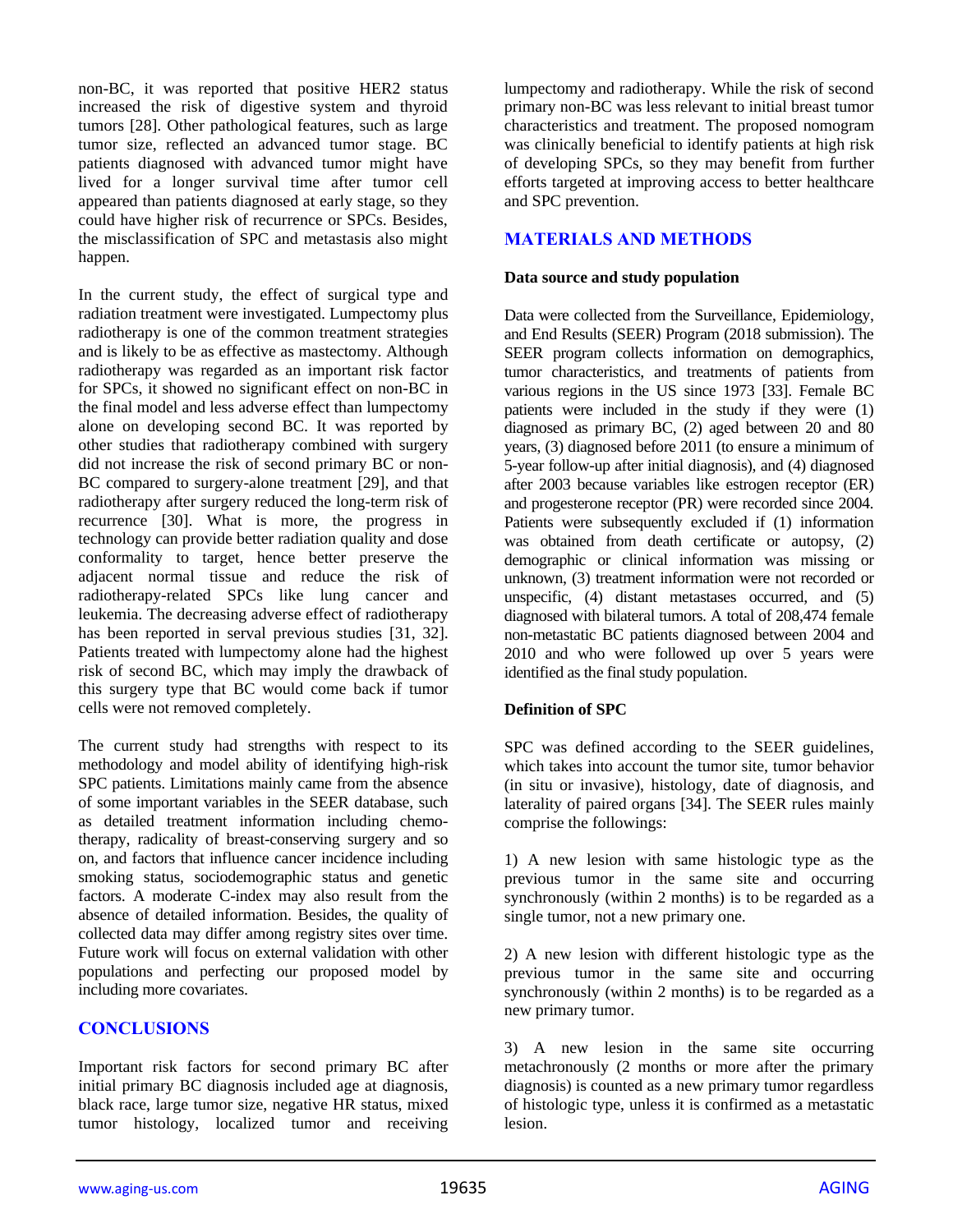4) A new lesion in different site with either the same or different histologic type is to be considered as a new primary tumor regardless of time, unless it is stated to be a metastatic lesion.

5) For paired organs, synchronous bilateral tumor with only one histologic type is considered as a single primary tumor; bilateral tumor with two different histologic types is considered two primaries unless stated to the contrary.

#### **Outcome and covariates**

The primary outcome of the current study was the occurrence of SPC in female BC patients, and SPCs were further classified as second primary BC and second primary non-BC. Death as the result of any cause before SPC was defined as a competing event. Demographic covariates included age at initial diagnosis of BC and race (White, Black and Asian/Pacific Islander). We categorize age into  $\leq 50$ , 50 $\sim$ , 60 $\sim$ , and 70 $\sim$ , because 1) female breast cancer patients after menopause are at higher risk of developing a new malignancy [14], 2) menopause is reported starts from the age of 50 in the United States [35], 3) 10-year-old age groups are commonly used in related studies [14, 28, 36]. Tumor characteristic covariates referred to laterality, tumor size, nodal status, hormone receptor (HR) status (Positive: either ER or PR was positive; Negative: both ER and PR were negative), histology (Ductal, Lobular, Mixed and Other), grade (I: well-differentiated, II: moderately-differentiated, III: poorly-differentiated and IV: undifferentiated), SEER stage (Localized and Regional). In this study population, radiotherapy was given to 78.1% of patients treated with lumpectomy, and 72.9% of patients treated with mastectomy were not given radiotherapy. Therefore, treatment was categorized into four types: mastectomy alone, mastectomy plus radiotherapy, lumpectomy alone and lumpectomy plus radiotherapy.

#### **Statistical analyses**

Possible differences of patients' characteristics between event groups were examined by Chi-square test. The overall cumulative incidence function (CIF) of developing an SPC as well as CIFs grouped by each covariate was calculated. We plotted the CIF curves and performed the Gray's test to identify differences between groups.

#### *Competing-risk modelling and nomogram*

The Fine-Gray subdistribution proportional hazard model [37], an extension of conventional Cox proportional hazard model, is commonly used in the presence of competing risk and is suggested to be

appropriate for quantifying the effect of covariates on the incidence of the outcome and predicting incidence over time [38, 39]. Therefore, in this study, the subdistribution proportional hazard model was applied to explore risk factors and to predict the unbiased risk probability of developing an SPC. Variable selection was determined via stepwise backward elimination method with Akaike information criteria (AIC). Subdistribution hazard ratio (sHR) was used to assess the effect of each covariate on the risk of SPCs. A competing-risk nomogram was subsequently built to predict the 5- and 10-year probabilities of developing SPCs. Each covariate was assigned with a score to indicate the variable importance, and by summing up all scores of selected variables, the predictive probabilities of developing an SPC for a certain BC patient can be obtained.

## *Model performance and evaluation*

For validation, we used calibration with a bootstrap cross-validation method to evaluate the model performance. The predictive model was trained on 200 bootstrap samples drawn with replacement of the same size as the original data. The model was assessed in the observations that are not in the bootstrap sample. The concordance index (C-index) was calculated to measure the ability of the model to distinguish outcomes. Furthermore, decision curve analysis (DCA) [40], which is a novel method of evaluating diagnostic and prognostic prediction models, was applied to assess the clinical usefulness and magnitude of benefit of the proposed competing-risk model. A model is clinically valuable in a certain range of threshold probabilities, if it produces a larger net benefit through identifying patients with high risk of SPC than assuming all or none of the patients will develop an SPC.

All the statistical analyses and graph plotting were performed in R 3.5.1 [\(http://www.r-project.org\)](http://www.r-project.org/).

## **Abbreviations**

BC: female breast cancer; SPC: second primary cancer; SIR: standard incidence ratio; SEER: Surveillance: Epidemiology: and End Results Program; HR: hormone receptor; ER: estrogen receptor; PR: progesterone receptor; CIF: cumulative incidence function; sHR: subdistribution hazard ratio; DCA: decision curve analysis.

## **AUTHOR CONTRIBUTIONS**

Xiwen Qian, Huixun Jia, Guoyou Qin and Zhenyu Wu conceived the idea; Xiwen Qian, Huixun Jia, Yue Zhang, Bingqing Ma, Guoyou Qin and Zhenyu Wu performed the statistical analyses and interpreted the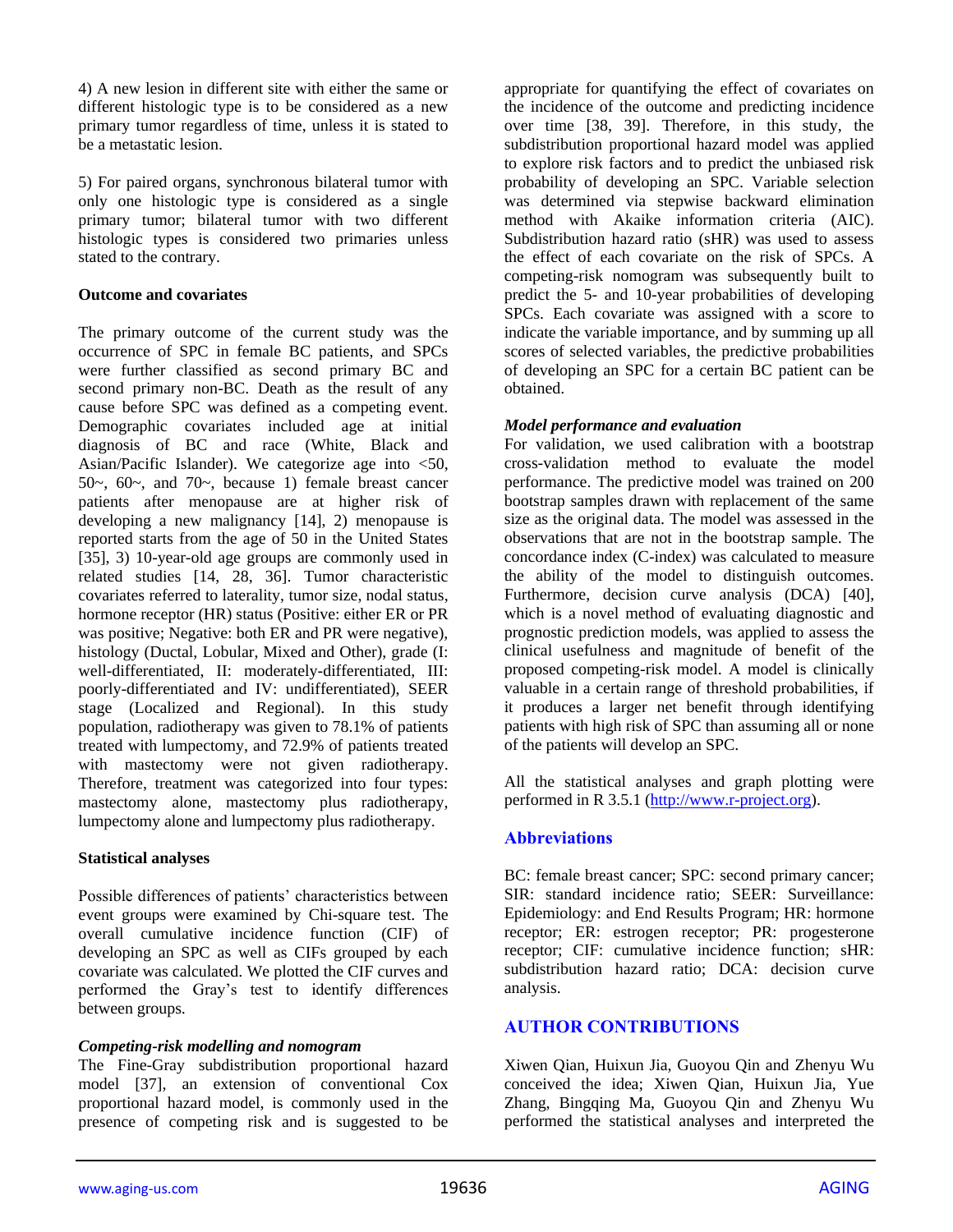results; Xiwen Qian, Huixun Jia, Guoyou Qin and Zhenyu Wu participated in the writing and editing of the manuscript. All authors approved the final manuscript.

## **CONFLICTS OF INTEREST**

Xiwen Qian, Huixun Jia, Yue Zhang, Bingqing Ma, Guoyou Qin and Zhenyu Wu declare that he has no conflict of interest.

This article does not contain any studies with human or animal subjects.

#### **FUNDING**

This study was funded by the Scientific Project of Shanghai Municipal Health Commission (201940151) and the National Natural Science Foundation of China (11871164).

## **REFERENCES**

- 1. Howlader N, Noone A, Krapcho M, Miller D, Brest A, Yu M, Ruhl J, Tatalovich Z, Mariotto A, Lewis D, Chen H, Feuer E, Cronin Ke. SEER Cancer Statistics Review, 1975-2016. National Cancer Institute [https://seer.cancer.gov/arcive/csr/1975\\_2016/.](https://seer.cancer.gov/arcive/csr/1975_2016/) 2019.
- 2. Miller KD, Siegel RL, Lin CC, Mariotto AB, Kramer JL, Rowland JH, Stein KD, Alteri R, Jemal A. Cancer treatment and survivorship statistics, 2016. CA Cancer J Clin. 2016; 66:271–89. <https://doi.org/10.3322/caac.21349> PMI[D:27253694](https://pubmed.ncbi.nlm.nih.gov/27253694)
- 3. Siegel RL, Miller KD, Jemal A. Cancer statistics, 2019. CA Cancer J Clin. 2019; 69:7–34. <https://doi.org/10.3322/caac.21551> PMID[:30620402](https://pubmed.ncbi.nlm.nih.gov/30620402)
- 4. Molina-Montes E, Requena M, Sánchez-Cantalejo E, Fernández MF, Arroyo-Morales M, Espín J, Arrebola JP, Sánchez MJ. Risk of second cancers cancer after a first primary breast cancer: a systematic review and metaanalysis. Gynecol Oncol. 2015; 136:158–71. <https://doi.org/10.1016/j.ygyno.2014.10.029> PMID[:25448459](https://pubmed.ncbi.nlm.nih.gov/25448459)
- 5. Jung HK, Park S, Kim NW, Lee JE, Kim Z, Han SW, Hur SM, Kim SY, Lim CW, Lee MH, Lee J. Development of second primary cancer in Korean breast cancer survivors. Ann Surg Treat Res. 2017; 93:287–92. <https://doi.org/10.4174/astr.2017.93.6.287> PMID[:29250506](https://pubmed.ncbi.nlm.nih.gov/29250506)
- 6. Silverman BG, Lipshitz I, Keinan-Boker L. Second primary cancers after primary breast cancer diagnosis in Israeli women, 1992 to 2006. J Glob Oncol. 2016; 3:135–42.

<https://doi.org/10.1200/JGO.2016.003699> PMI[D:28717751](https://pubmed.ncbi.nlm.nih.gov/28717751)

- 7. Kamigaki Y, Kawakami K. Risk of second cancer after initial treatment of breast cancer: an osaka cancer registry database study. Oncol Lett. 2011; 2:963–73. <https://doi.org/10.3892/ol.2011.339> PMI[D:22866158](https://pubmed.ncbi.nlm.nih.gov/22866158)
- 8. Ricceri F, Fasanelli F, Giraudo MT, Sieri S, Tumino R, Mattiello A, Vagliano L, Masala G, Quirós JR, Travier N, Sánchez MJ, Larranaga N, Chirlaque MD, et al. Risk of second primary Malignancies in women with breast cancer: results from the european prospective investigation into cancer and nutrition (EPIC). Int J Cancer. 2015; 137:940–48. <https://doi.org/10.1002/ijc.29462> PMI[D:25650288](https://pubmed.ncbi.nlm.nih.gov/25650288)
- 9. Calip GS, Law EH, Ko NY. Racial and ethnic differences in risk of second primary cancers among breast cancer survivors. Breast Cancer Res Treat. 2015; 151:687–96. <https://doi.org/10.1007/s10549-015-3439-7> PMI[D:26012645](https://pubmed.ncbi.nlm.nih.gov/26012645)
- 10. Buist DS, Abraham LA, Barlow WE, Krishnaraj A, Holdridge RC, Sickles EA, Carney PA, Kerlikowske K, Geller BM, and Breast Cancer Surveillance Consortium. Diagnosis of second breast cancer events after initial diagnosis of early stage breast cancer. Breast Cancer Res Treat. 2010; 124:863–73. <https://doi.org/10.1007/s10549-010-1106-6> PMI[D:20700648](https://pubmed.ncbi.nlm.nih.gov/20700648)
- 11. Raymond JS, Hogue CJ. Multiple primary tumours in women following breast cancer, 1973-2000. Br J Cancer. 2006; 94:1745–50. <https://doi.org/10.1038/sj.bjc.6603172> PMI[D:16721370](https://pubmed.ncbi.nlm.nih.gov/16721370)
- 12. Molina-Montes E, Pollán M, Payer T, Molina E, Dávila-Arias C, Sánchez MJ. Risk of second primary cancer among women with breast cancer: a population-based study in granada (Spain). Gynecol Oncol. 2013; 130:340–45. <https://doi.org/10.1016/j.ygyno.2013.04.057> PMI[D:23648471](https://pubmed.ncbi.nlm.nih.gov/23648471)
- 13. Li Z, Wu Q, Song J, Zhang Y, Zhu S, Sun S. Risk of Second Primary Female Genital Malignancies in Women with Breast Cancer: a SEER Analysis. Horm Cancer. 2018; 9:197–204. <https://doi.org/10.1007/s12672-018-0330-0> PMI[D:29556910](https://pubmed.ncbi.nlm.nih.gov/29556910)
- 14. Corso G, Veronesi P, Santomauro GI, Maisonneuve P, Morigi C, Peruzzotti G, Intra M, Sacchini V, Galimberti V. Multiple primary non-breast tumors in breast cancer survivors. J Cancer Res Clin Oncol. 2018; 144:979–86. <https://doi.org/10.1007/s00432-018-2621-9> PMI[D:29502170](https://pubmed.ncbi.nlm.nih.gov/29502170)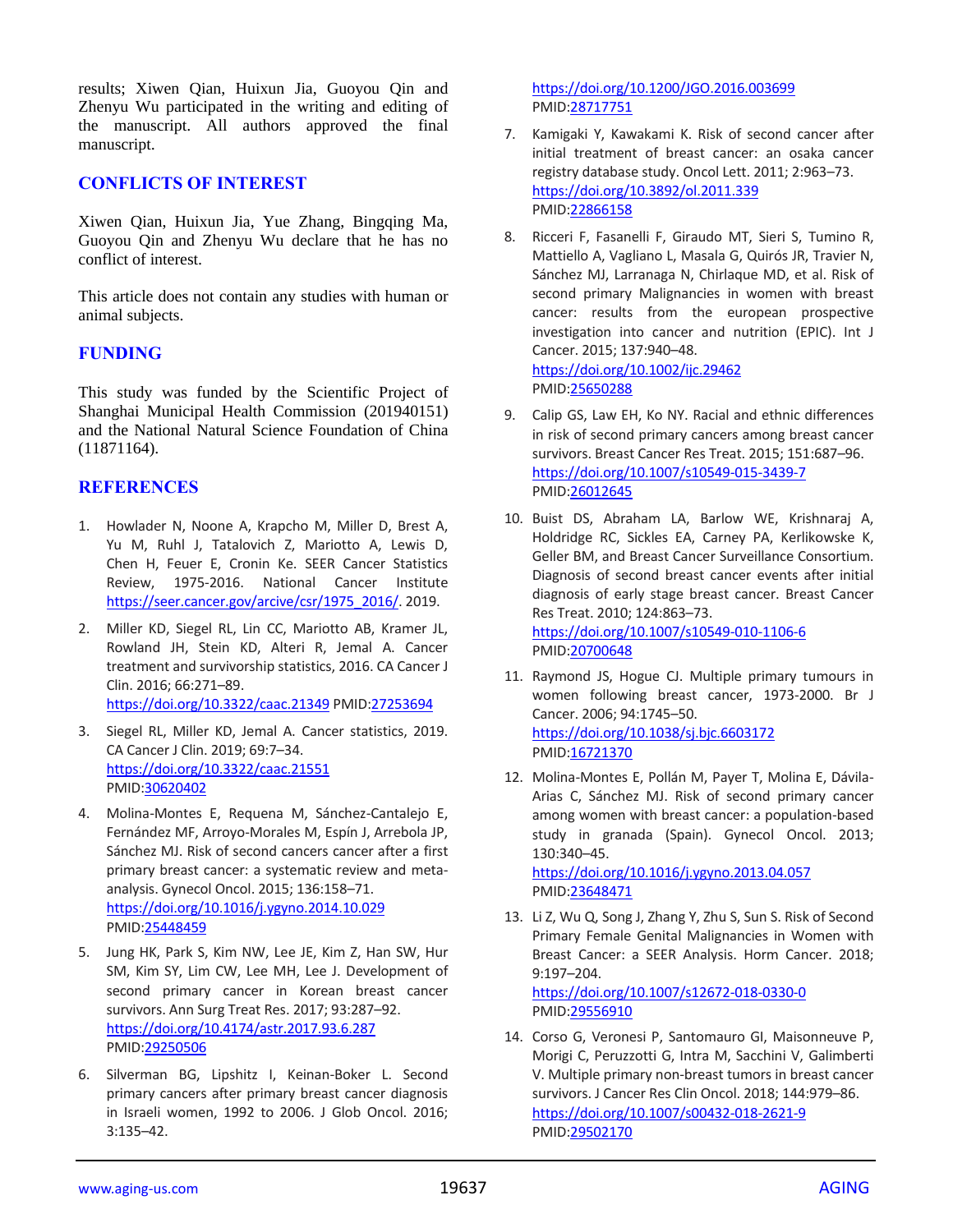- 15. Evans HS, Lewis CM, Robinson D, Bell CM, Møller H, Hodgson SV. Incidence of multiple primary cancers in a cohort of women diagnosed with breast cancer in southeast england. Br J Cancer. 2001; 84:435–40. <https://doi.org/10.1054/bjoc.2000.1603> PMID[:11161413](https://pubmed.ncbi.nlm.nih.gov/11161413)
- 16. Stark A, Stapp R, Raghunathan A, Yan X, Kirchner HL, Griggs J, Newman L, Chitale D, Dick A. Disease-free probability after the first primary ductal carcinoma in situ of the breast: a comparison between African-American and White-American women. Breast Cancer Res Treat. 2012; 131:561–70. <https://doi.org/10.1007/s10549-011-1742-5> PMID[:21874310](https://pubmed.ncbi.nlm.nih.gov/21874310)
- 17. Liu Y, Colditz GA, Gehlert S, Goodman M. Racial disparities in risk of second breast tumors after ductal carcinoma in situ. Breast Cancer Res Treat. 2014; 148:163–73. <https://doi.org/10.1007/s10549-014-3151-z> PMID[:25261293](https://pubmed.ncbi.nlm.nih.gov/25261293)

18. Ademuyiwa FO, Olopade OI. Racial differences in genetic factors associated with breast cancer. Cancer Metastasis Rev. 2003; 22:47–53. <https://doi.org/10.1023/a:1022259901319> PMID[:12716036](https://pubmed.ncbi.nlm.nih.gov/12716036)

- 19. Cross CK, Harris J, Recht A. Race, socioeconomic status, and breast carcinoma in the U.S: what have we learned from clinical studies. Cancer. 2002; 95:1988–99. <https://doi.org/10.1002/cncr.10830> PMID[:12404294](https://pubmed.ncbi.nlm.nih.gov/12404294)
- 20. Li D, Weng S, Zhong C, Tang X, Zhu N, Cheng Y, Xu D, Yuan Y. Risk of second primary cancers among longterm survivors of breast cancer. Front Oncol. 2020; 9:1426.

<https://doi.org/10.3389/fonc.2019.01426> PMID[:31998630](https://pubmed.ncbi.nlm.nih.gov/31998630)

- 21. Saltzman BS, Malone KE, McDougall JA, Daling JR, Li CI. Estrogen receptor, progesterone receptor, and HER2 neu expression in first primary breast cancers and risk of second primary contralateral breast cancer. Breast Cancer Res Treat. 2012; 135:849–55. <https://doi.org/10.1007/s10549-012-2183-5> PMID[:22903686](https://pubmed.ncbi.nlm.nih.gov/22903686)
- 22. Chen H, Wu J, Zhang Z, Tang Y, Li X, Liu S, Cao S, Li X. Association between BRCA status and triple-negative breast cancer: a meta-analysis. Front Pharmacol. 2018; 9:909.

<https://doi.org/10.3389/fphar.2018.00909> PMID[:30186165](https://pubmed.ncbi.nlm.nih.gov/30186165)

23. Ford D, Easton DF, Bishop DT, Narod SA, Goldgar DE. Risks of cancer in BRCA1-mutation carriers. Breast cancer linkage consortium. Lancet. 1994; 343:692–95.

[https://doi.org/10.1016/s0140-6736\(94\)91578-4](https://doi.org/10.1016/s0140-6736(94)91578-4) PMI[D:7907678](https://pubmed.ncbi.nlm.nih.gov/7907678)

- 24. Howlader N, Altekruse SF, Li CI, Chen VW, Clarke CA, Ries LA, Cronin KA. US incidence of breast cancer subtypes defined by joint hormone receptor and HER2 status. J Natl Cancer Inst. 2014; 106:dju055. <https://doi.org/10.1093/jnci/dju055> PMID[:24777111](https://pubmed.ncbi.nlm.nih.gov/24777111)
- 25. Ooi SL, Martinez ME, Li CI. Disparities in breast cancer characteristics and outcomes by race/ethnicity. Breast Cancer Res Treat. 2011; 127:729–38. <https://doi.org/10.1007/s10549-010-1191-6> PMI[D:21076864](https://pubmed.ncbi.nlm.nih.gov/21076864)
- 26. Giardiello D, Steyerberg EW, Hauptmann M, Adank MA, Akdeniz D, Blomqvist C, Bojesen SE, Bolla MK, Brinkhuis M, Chang-Claude J, Czene K, Devilee P, Dunning AM, et al. Prediction and clinical utility of a contralateral breast cancer risk model. Breast Cancer Res. 2019; 21:144. <https://doi.org/10.1186/s13058-019-1221-1>

PMI[D:31847907](https://pubmed.ncbi.nlm.nih.gov/31847907)

27. Bessonova L, Taylor TH, Mehta RS, Zell JA, Anton-Culver H. Risk of a second breast cancer associated with hormone-receptor and HER2/neu status of the first breast cancer. Cancer Epidemiol Biomarkers Prev. 2011; 20:389–96. <https://doi.org/10.1158/1055-9965.EPI-10-1016>

PMI[D:21217087](https://pubmed.ncbi.nlm.nih.gov/21217087)

- 28. Marcheselli R, Marcheselli L, Cortesi L, Bari A, Cirilli C, Pozzi S, Ferri P, Napolitano M, Federico M, Sacchi S. Risk of second primary Malignancy in breast cancer survivors: a nested population-based case-control study. J Breast Cancer. 2015; 18:378–85. <https://doi.org/10.4048/jbc.2015.18.4.378> PMI[D:26770245](https://pubmed.ncbi.nlm.nih.gov/26770245)
- 29. Shaitelman SF, Grills IS, Kestin LL, Ye H, Nandalur S, Huang J, Vicini FA. Rates of second Malignancies after definitive local treatment for ductal carcinoma in situ of the breast. Int J Radiat Oncol Biol Phys. 2011; 81:1244–51.

<https://doi.org/10.1016/j.ijrobp.2010.07.2005> PMI[D:21030159](https://pubmed.ncbi.nlm.nih.gov/21030159)

30. Darby S, McGale P, Correa C, Taylor C, Arriagada R, Clarke M, Cutter D, Davies C, Ewertz M, Godwin J, Gray R, Pierce L, Whelan T, et al, and Early Breast Cancer Trialists' Collaborative Group (EBCTCG). Effect of radiotherapy after breast-conserving surgery on 10 year recurrence and 15-year breast cancer death: meta-analysis of individual patient data for 10,801 women in 17 randomised trials. Lancet. 2011; 378:1707–16.

[https://doi.org/10.1016/S0140-6736\(11\)61629-2](https://doi.org/10.1016/S0140-6736(11)61629-2) PMI[D:22019144](https://pubmed.ncbi.nlm.nih.gov/22019144)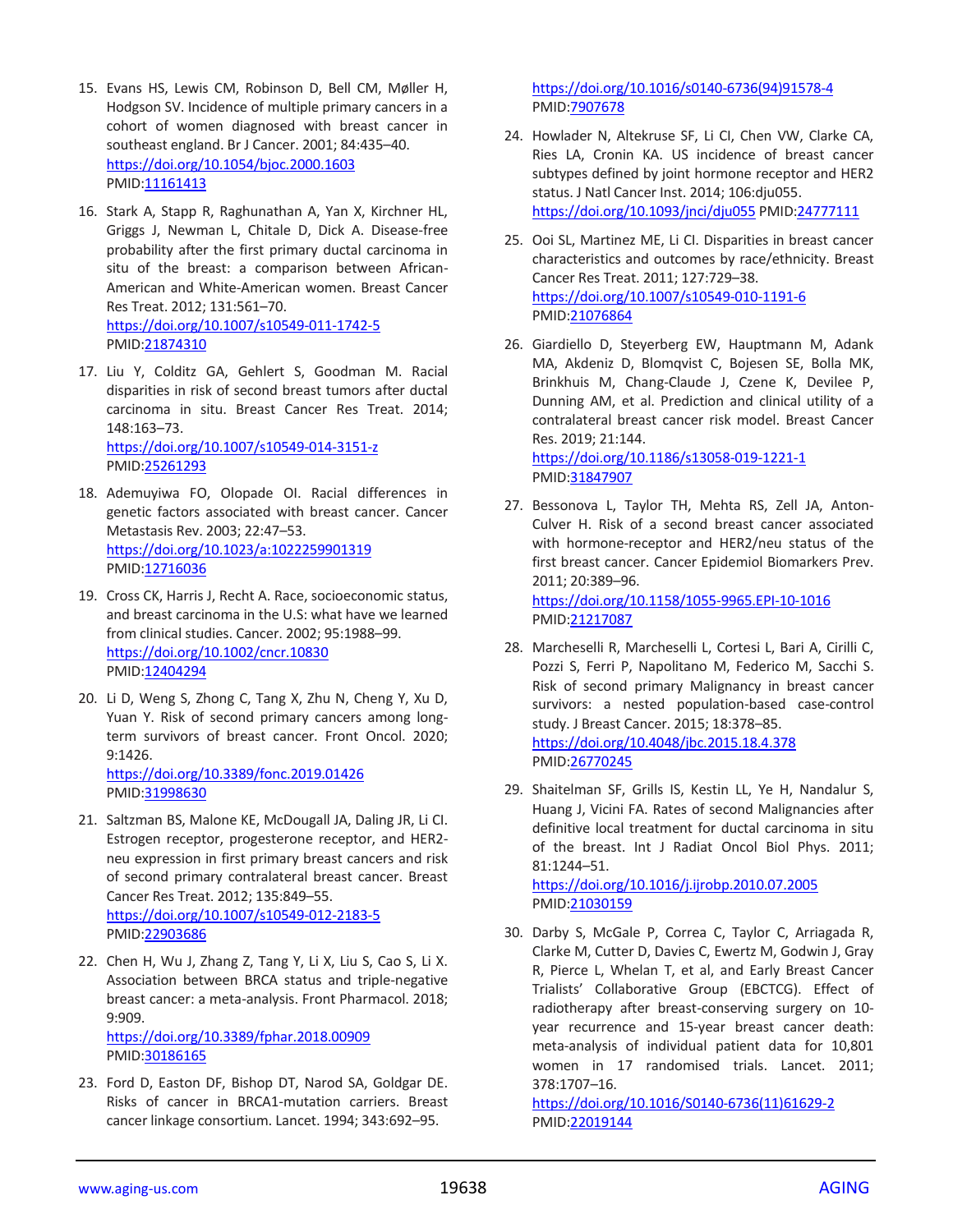- 31. Mellemkjaer L, Friis S, Olsen JH, Scélo G, Hemminki K, Tracey E, Andersen A, Brewster DH, Pukkala E, McBride ML, Kliewer EV, Tonita JM, Kee-Seng C, et al. Risk of second cancer among women with breast cancer. Int J Cancer. 2006; 118:2285–92. <https://doi.org/10.1002/ijc.21651> PMID[:16342146](https://pubmed.ncbi.nlm.nih.gov/16342146)
- 32. Brown LM, Chen BE, Pfeiffer RM, Schairer C, Hall P, Storm H, Pukkala E, Langmark F, Kaijser M, Andersson M, Joensuu H, Fosså SD, Travis LB. Risk of second nonhematological Malignancies among 376,825 breast cancer survivors. Breast Cancer Res Treat. 2007; 106:439–51. <https://doi.org/10.1007/s10549-007-9509-8>

PMID[:17277968](https://pubmed.ncbi.nlm.nih.gov/17277968)

- 33. Institute NC. About the SEER Program. [https://seer.cancer.gov/about/.](https://seer.cancer.gov/about/) 2018.
- 34. Fritz A RLe. The SEER Program Code Manual, 3rd Edition. Bethesda, Md: National Cancer Institute. 1998; No. 98–1999.
- 35. Takahashi TA, Johnson KM. Menopause. Med Clin North Am. 2015; 99:521–34. <https://doi.org/10.1016/j.mcna.2015.01.006> PMID[:25841598](https://pubmed.ncbi.nlm.nih.gov/25841598)
- 36. Mellemkjær L, Christensen J, Frederiksen K, Pukkala E, Weiderpass E, Bray F, Friis S, Andersson M, Olsen JH.

Risk of primary non-breast cancer after female breast cancer by age at diagnosis. Cancer Epidemiol Biomarkers Prev. 2011; 20:1784–92. <https://doi.org/10.1158/1055-9965.EPI-11-0009> PMI[D:21653644](https://pubmed.ncbi.nlm.nih.gov/21653644)

- 37. Fine JP, Gray RJ. A Proportional Hazards Model for the Subdistribution of a Competing Risk. Journal of the American Statistical Association. 1999; 94:496–509. <https://doi.org/10.1080/01621459.1999.10474144>
- 38. Lau B, Cole SR, Gange SJ. Competing risk regression models for epidemiologic data. Am J Epidemiol. 2009; 170:244–56. <https://doi.org/10.1093/aje/kwp107> PMI[D:19494242](https://pubmed.ncbi.nlm.nih.gov/19494242)
- 39. Austin PC, Fine JP. Practical recommendations for reporting fine-gray model analyses for competing risk data. Stat Med. 2017; 36:4391–400. <https://doi.org/10.1002/sim.7501> PMI[D:28913837](https://pubmed.ncbi.nlm.nih.gov/28913837)
- 40. Vickers AJ, Elkin EB. Decision curve analysis: a novel method for evaluating prediction models. Med Decis Making. 2006; 26:565–74. <https://doi.org/10.1177/0272989X06295361> PMI[D:17099194](https://pubmed.ncbi.nlm.nih.gov/17099194)